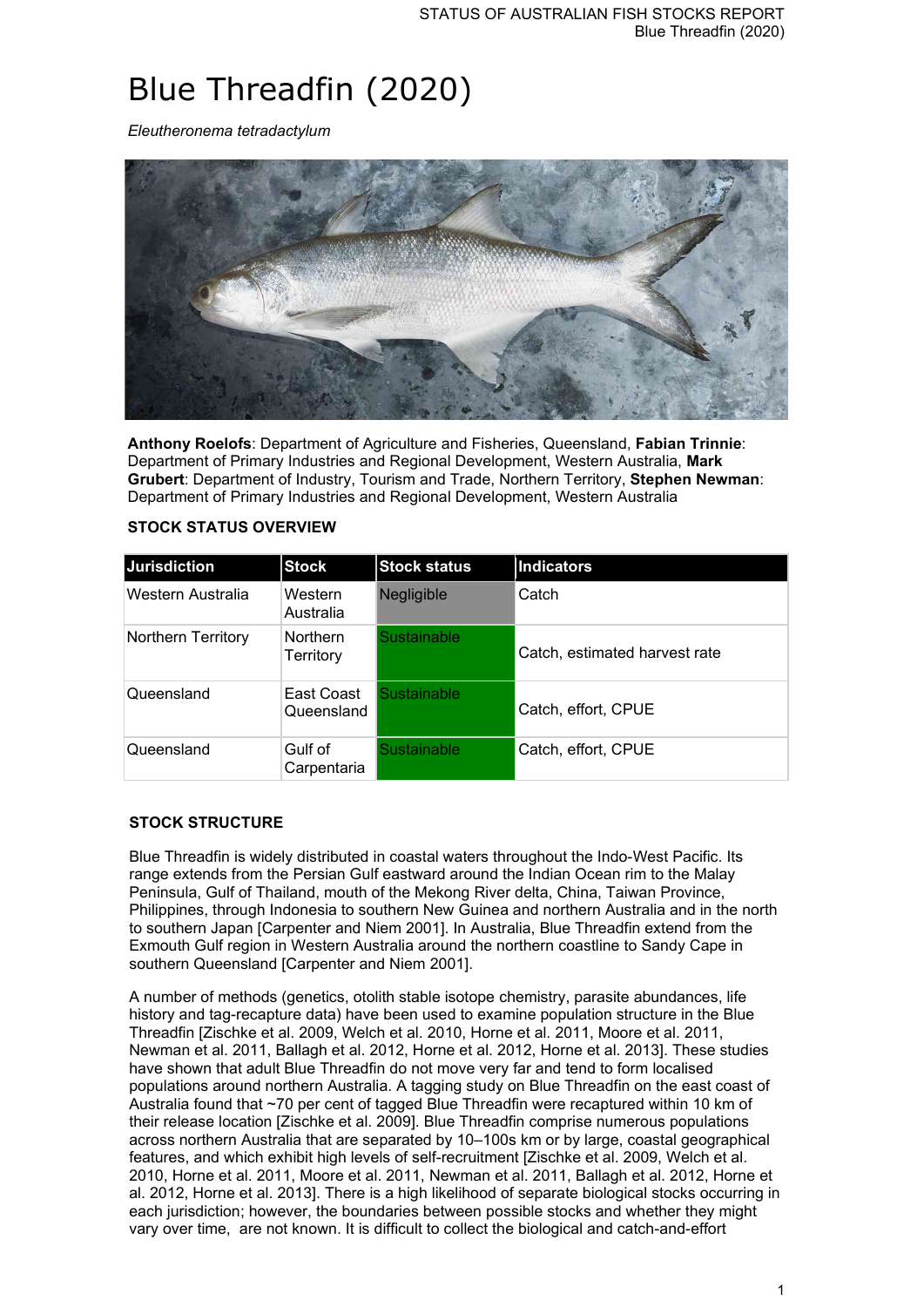information to determine the status of individual biological stocks.

Here, assessment of stock status is presented at the management unit level in Queensland— Gulf of Carpentaria and East Coast Queensland, and at the jurisdictional level—Western Australia and Northern Territory.

#### **STOCK STATUS**

**East Coast Queensland** (using nets), but tends not to be a primary target. The species is occasionally Blue Threadfin is primarily caught in the East Coast Inshore Fin Fish Fishery caught in the East Coast Line Fishery. Commercial catch and catch rates decreased in 2016 following the introduction of three new net closure areas in November 2015 and a net licence buy-back scheme. Average annual catch for the three Net Free Zones prior to this management change (2006–15) was Capricorn Coast 34 tonnes (t), Trinity Bay 5 t, St Helens 3.2 t [Whybird et al. 2018]. When catches from the Net Free Zones are excluded from the whole time series the average catch from 2016 to 2019 was 59 t compared to the 2006–15 average of 113 t [QFISH 2020]. Commercial catch rates rose steeply from 6 to 14 kg per 100 m of net from 1988 to 1994, then stabilised at a rate of 10–12 kg per 100 m net until 2015. After some of the productive areas for this species were closed in November 2015, commercial catch rates decreased to 6.5 and 7.6 kg per 100 m from 2016 and 2019, and remain above 50 per cent of the longterm average. The above evidence indicates the biomass of the stock is unlikely to be depleted and that recruitment is unlikely to be impaired

> Blue Threadfin is a short lived, fast growing species, that has a low susceptibility to fishing pressure [Welch et al. 2010], despite its high discard mortality and the minimum legal size being less than the size at which males transition to females [Bibby et al. 1997]. Management changes in 2015 reduced fishing pressure by decreasing the number of licences and fishing days, and protecting additional areas from commercial harvest. In 2013, a reported 4 368 net fishing days were recorded, declining to 2 353 days in 2019. Recreational catches have also declined from approximately 17 000 harvested in 2009–10 to 14 000 fish in 2013–14 [Webley et al. 2015]. The above evidence indicates that the current level of fishing mortality is unlikely to cause the stock to become recruitment impaired.

On the basis of the evidence provided above, the East Coast Queensland management unit is classified as a **sustainable stock**.

**Gulf of Carpentaria** Inshore Fin Fish Fishery. The commercial catch has been variable since the In the Gulf of Carpentaria Blue Threadfin is harvested by the Gulf of Carpentaria commencement of compulsory commercial reporting (1989). Record high catches of around 124 t were reported in 1999 and 2004. In 2017 the commercial catch was 48 t which is 11 per cent lower than the previous 10 year (2009–18) catch average [QFISH 2020]. Nominal catch rates of this species fluctuated from about 4 kg per 100 m net in 1988 to 12 kg per 100 m net in 1999. Since 2001, the nominal catch rate from the fishery has been around 8 kg per 100 m net, rising to 10 kg per 100 m net in 2017, the second highest rate of the time series. The catch rate has since stabilised back to 8 kg per 100 m net. The above evidence indicates that the biomass of this stock is unlikely to be depleted and that recruitment is unlikely to be impaired.

> The species is considered to have a low susceptibility to fishing pressure [Welch et al. 2010] as it is a short-lived and fast-growing species. Fishing pressure has fluctuated with harvest levels but has generally decreased over the recent decade. A peak of 78 active commercial licences and 3 116 days fished occurred in 2004 [QFISH 2020]. In 2019 there were 54 active licences and catch was reported on 1 531 days. Estimated recreational harvest has ranged between 15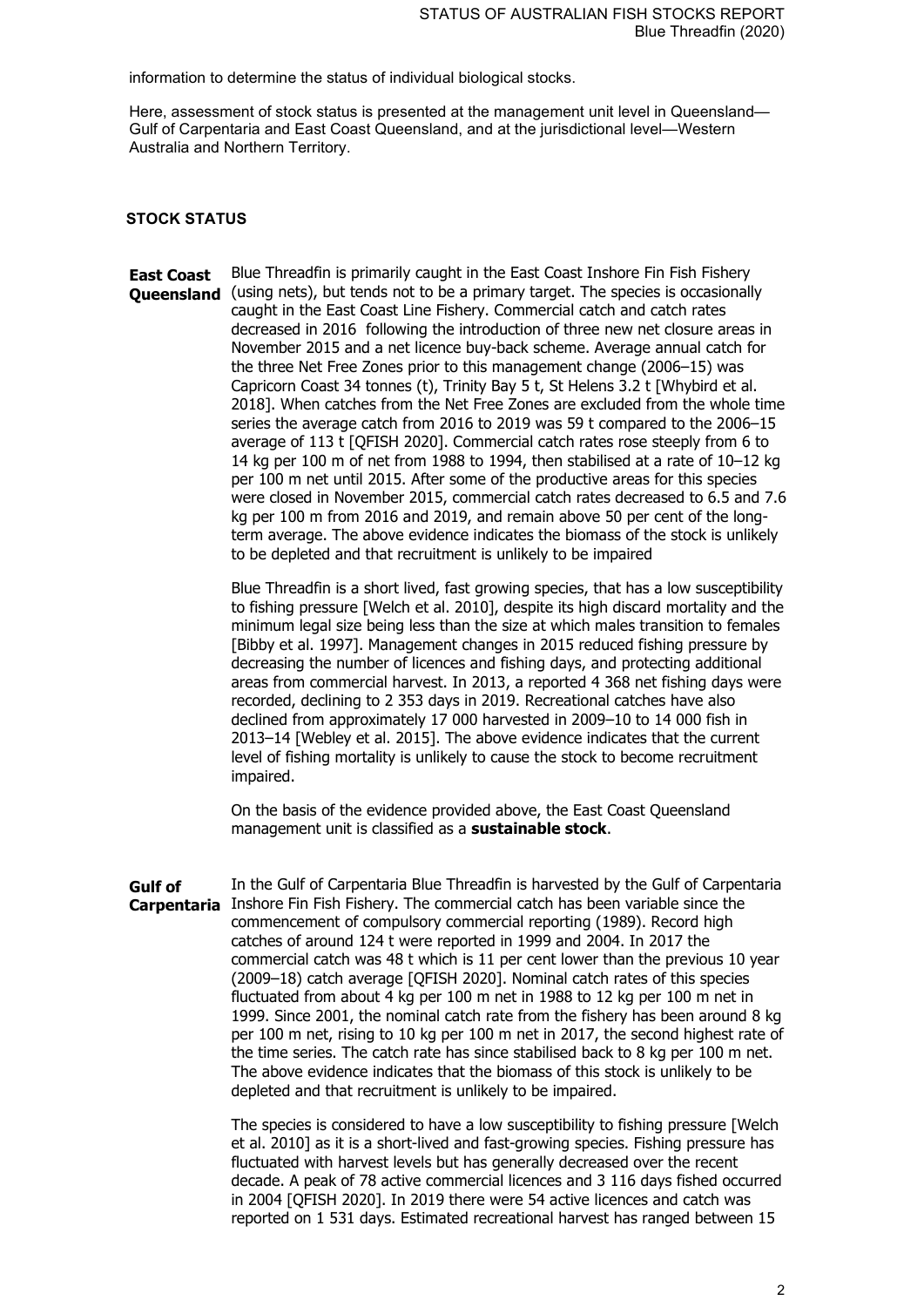and 19 t in recent years [Webley et al. 2015]. The above evidence indicates that the current level of fishing mortality is unlikely to cause the stock to become recruitment impaired.

On the basis of the evidence provided above, the Gulf of Carpentaria (Queensland) management unit is classified as a **sustainable stock**.

**Northern Territory** Northern Territory. The recreational harvest is significant, at around 40 per cent of the overall harvest of this species [West et al. 2012]. The majority of the recreational take of Blue Threadfin (85 per cent) is captured around the greater Darwin area, within a radius of about 150 km of this population centre [West et al. 2012]. The recreational catch within this region in 2015 was 5.2 t [Matthews et al. 2019].The spatial distribution of the commercial catch is similar, with some harvest from the northeast coast and the southern Gulf of Carpentaria. There are no estimates of the Indigenous harvest of Blue Threadfin (as a unique species) in the Northern Territory. However, the annual harvest of "Threadfin Salmons" (i.e. 8 565 individual fishes) reported by Henry and Lyle [2003] provides some indication of the scale of the combined harvest of Blue Threadfin and King Threadfin (*Polydactylus macrochir*) by Indigenous fishers in this jurisdiction.

> The commercial catch of Blue Threadfin peaked at 26.9 t in 2011. Annual catches in the decade spanning 2010–19 averaged 13.6 t, with the catch in 2019 being 4.3 t. A preliminary assessment using catch data applied to a modified catch-MSY model (developed by Martell and Froese [2013] and modified by Haddon et al. [2018]), suggests that the relative biomass (29.5 t) of Blue Threadfin at in 2019 was above the target biomass (i.e. 50 per cent of 1983 biomass) [Grubert and Saunders, unpublished]. The above evidence indicates that the biomass of this stock is unlikely to be depleted and that recruitment is unlikely to be impaired. The same assessment also indicated that the harvest rate in 2019 was just over half of the target rate. The above evidence indicates that the current level of fishing mortality is unlikely to cause the stock to become recruitment impaired.

On the basis of the evidence provided above, Blue Threadfin in the Northern Territory is classified as a

#### **sustainable stock**.

**Western Australia** Stock status for the Western Australian jurisdictional stock is reported as **negligible** due to historically low levels of catch in this jurisdiction. The stock has generally not been subject to targeted fishing and the species is caught as a byproduct when targeting King Threadfin within the Kimberley Gillnet and Barramundi Managed Fishery (KGBMF). The Western Australian commercial catch has been low and stable for the past six years (2014–19), ranging from 1.2–1.8 t, with a mean annual catch of 1.5 t. The recent catches from 2014– 2019 are well below the average of 5.2 t for the 10-year period from 2004– 2013. This is due to low effort levels in the fishery [Newman et al. 2020] following the removal of two fishing licenses from the Broome coast area. The Broome coast area has been closed to commercial fishing since late 2013. Blue Threadfin is not a major component of recreational landings although the recreational and charter catch of Blue Threadfin is larger than the commercial catch ( $\sim$ 6 t, combined recreational and charter). This catch is low given the large spatial extent of recreational fishing activity. Fishing is unlikely to be having a negative impact on the stock.

# **BIOLOGY**

**Blue Threadfin biology** [Stanger 1974, Bibby et al. 1997, McPherson 1997, Pember 2006,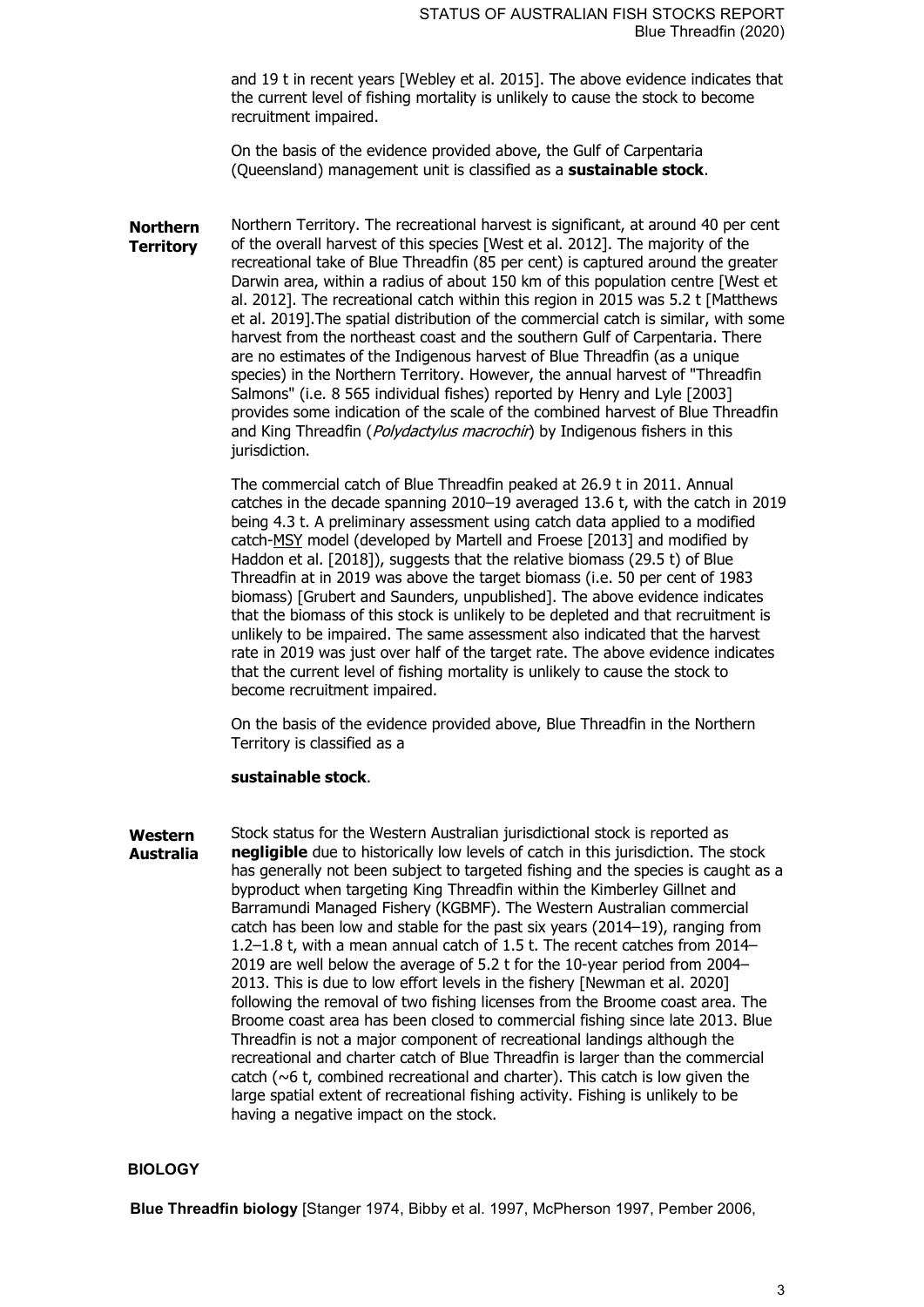Welch et al. 2010]

| Species         | <b>Longevity / Maximum Size</b> | Maturity (50 per cent)                                                     |
|-----------------|---------------------------------|----------------------------------------------------------------------------|
| ∣Blue Threadfin | <sup>≀</sup> 7 years, 880 mm FL | Variable on location and year<br>Females: 2 to 4 years, 208-<br>⊺543 mm FL |

# **DISTRIBUTION**



**Distribution of reported commercial catch of Blue Threadfin** - note confidential catch not shown

# **TABLES**

| <b>Fishing methods</b> |                                     |              |                             |
|------------------------|-------------------------------------|--------------|-----------------------------|
|                        | <b>Northern</b><br><b>Territory</b> | Queensland   | Western<br><b>Australia</b> |
| <b>Charter</b>         |                                     |              |                             |
| <b>Hook and Line</b>   | $\checkmark$                        | ✓            | ✓                           |
| <b>Commercial</b>      |                                     |              |                             |
| <b>Beach Seine</b>     | $\checkmark$                        |              |                             |
| <b>Crab Trap</b>       |                                     | $\checkmark$ |                             |
| <b>Dropline</b>        | $\checkmark$                        |              |                             |
| <b>Gillnet</b>         | $\checkmark$                        |              | $\checkmark$                |
| <b>Handline</b>        | $\checkmark$                        |              |                             |
| <b>Line</b>            |                                     | $\checkmark$ |                             |
| <b>Net</b>             |                                     | ✓            |                             |
| <b>Recreational</b>    |                                     |              |                             |
| <b>Hook and Line</b>   | $\checkmark$                        | ✓            | ✓                           |
| <b>Spearfishing</b>    |                                     | ✓            |                             |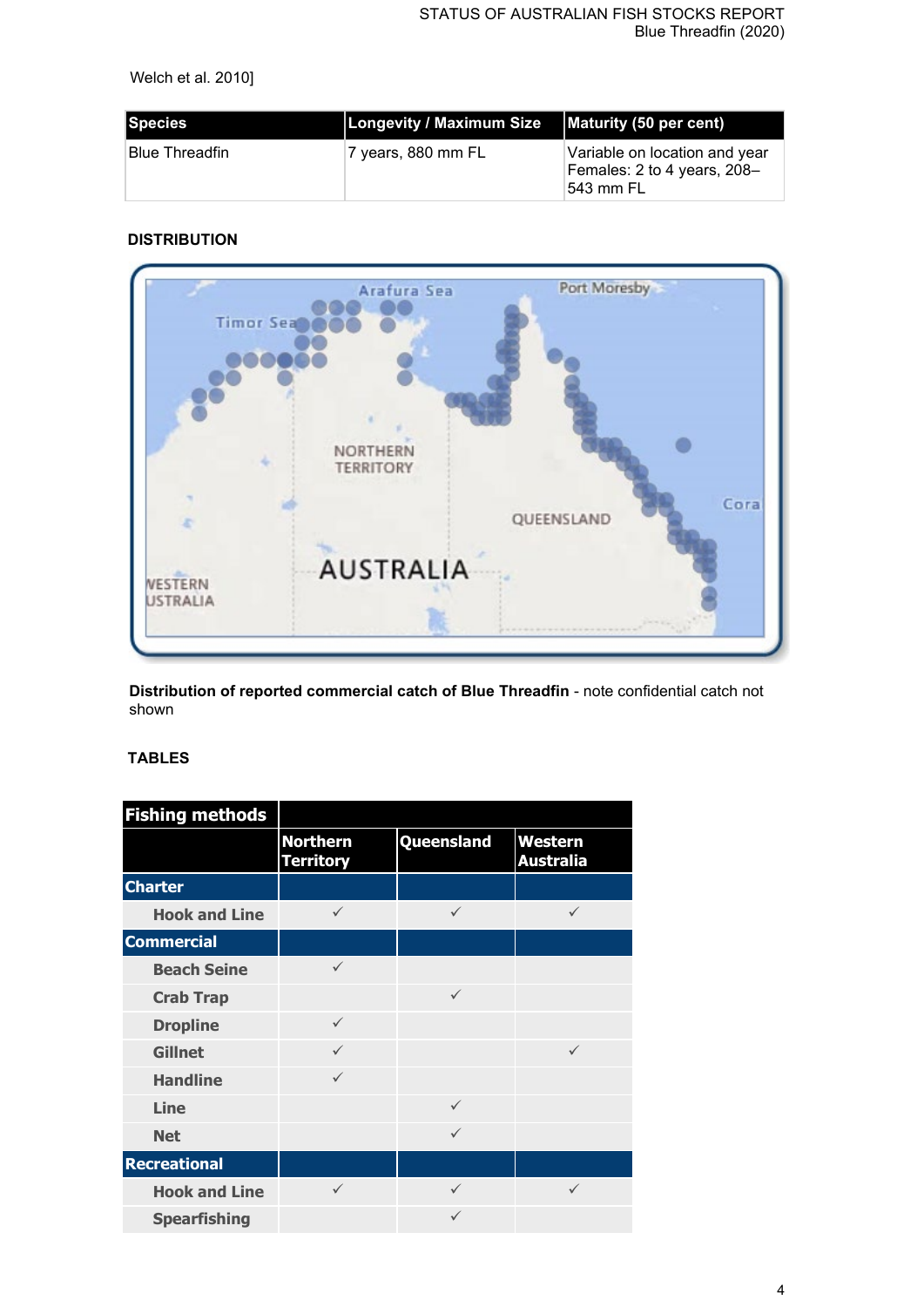| <b>Management</b><br><b>Methods</b>                                  |                                     |                   |                             |
|----------------------------------------------------------------------|-------------------------------------|-------------------|-----------------------------|
|                                                                      | <b>Northern</b><br><b>Territory</b> | <b>Queensland</b> | Western<br><b>Australia</b> |
| <b>Charter</b>                                                       |                                     |                   |                             |
| <b>Bag limits</b>                                                    |                                     |                   | $\checkmark$                |
| Gear<br>restrictions                                                 | ✓                                   |                   |                             |
| <b>Limited entry</b>                                                 | $\checkmark$                        |                   | ✓                           |
| <b>Passenger</b><br>restrictions                                     | $\checkmark$                        |                   | ✓                           |
| <b>Possession</b><br>limit                                           | $\checkmark$                        | $\checkmark$      |                             |
| <b>Size limit</b>                                                    |                                     | $\checkmark$      |                             |
| <b>Spatial</b><br>closures                                           | $\checkmark$                        | $\checkmark$      | $\checkmark$                |
| <b>Spatial zoning</b>                                                | $\checkmark$                        |                   | $\checkmark$                |
| <b>Temporal</b><br>closures                                          | $\checkmark$                        |                   |                             |
| <b>Commercial</b>                                                    |                                     |                   |                             |
| Gear<br><b>restrictions</b>                                          | $\checkmark$                        | $\checkmark$      | ✓                           |
| <b>Limited entry</b>                                                 | $\checkmark$                        | $\checkmark$      | ✓                           |
| <b>Mesh size</b><br>regulations                                      | $\checkmark$                        |                   |                             |
| <b>Size limit</b>                                                    |                                     | $\checkmark$      |                             |
| <b>Spatial</b><br>closures                                           | ✓                                   | $\checkmark$      | ✓                           |
| <b>Spatial zoning</b>                                                | ✓                                   | $\checkmark$      | ✓                           |
| <b>Temporal</b><br>closures                                          |                                     | ✓                 |                             |
| <b>Vessel</b><br><b>restrictions</b>                                 | ✓                                   | $\checkmark$      | ✓                           |
| <b>Recreational</b>                                                  |                                     |                   |                             |
| <b>Bag limits</b>                                                    |                                     |                   | $\checkmark$                |
| Gear<br><b>restrictions</b>                                          | ✓                                   |                   |                             |
| <b>Licence</b><br>(Recreation<br>al Fishing<br>from Boat<br>License) |                                     |                   | ✓                           |
| <b>Possession</b><br>limit                                           | ✓                                   | $\checkmark$      |                             |
| <b>Size limit</b>                                                    |                                     | $\checkmark$      |                             |
| <b>Spatial</b><br>closures                                           | ✓                                   | $\checkmark$      | ✓                           |
| <b>Spatial zoning</b>                                                | $\checkmark$                        |                   |                             |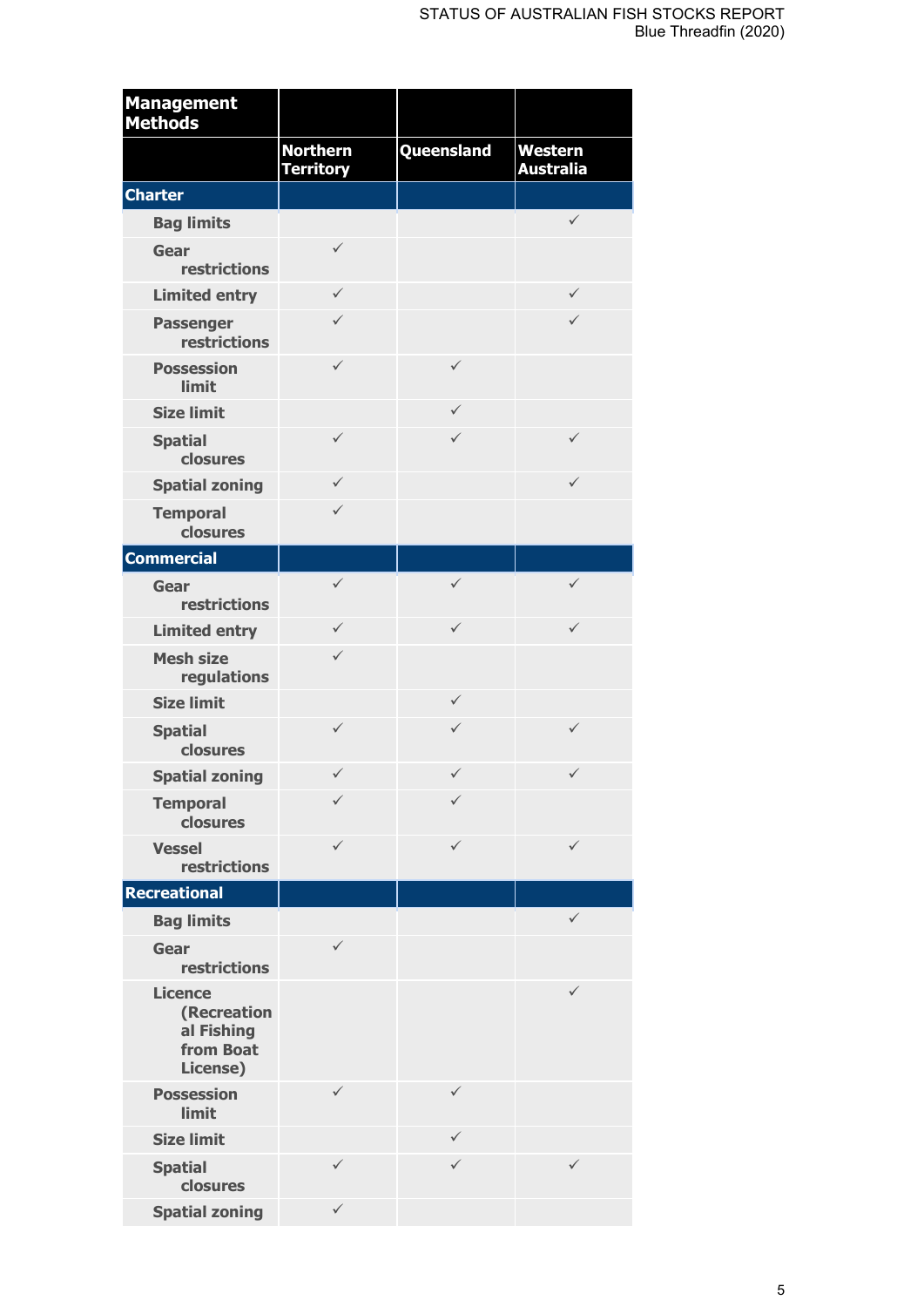| <b>Temporal</b> |  |  |
|-----------------|--|--|
| <b>closures</b> |  |  |

| <b>Catch</b>        |                                     |                                                 |                             |
|---------------------|-------------------------------------|-------------------------------------------------|-----------------------------|
|                     | <b>Northern</b><br><b>Territory</b> | Queensland                                      | Western<br><b>Australia</b> |
| <b>Charter</b>      | 1.2t                                |                                                 | 2 <sub>t</sub>              |
| <b>Commercial</b>   | 3.54014t                            | 93.104 t                                        | 1.21835t                    |
| Indigenous          | Unknown                             | Unknown                                         |                             |
| <b>Recreational</b> | 5.2 t(2015)                         | 19 t Gulf of<br>Carpentaria, 15<br>t East Coast | 4t (2017/18)                |

**Northern Territory – Charter (management methods)** Note Charter operators in the Northern Territory are under the same management methods as the recreational sector but have the additional restrictions of limited licences and passenger numbers.

**Queensland – Indigenous (management methods)** for more information see https://www.daf.qld.gov.au/business-priorities/fisheries/traditional-fishing

**Western Australia – Recreational (catch)** Boat-based recreational catch between 1 September 2015 and 31 August 2016 from Ryan et al. [2019]. Please note that catches of Blue Threadfin are underestimates as shore-based and boat-based fishers that only operated in freshwater were out of scope of the survey.

**Western Australia – Recreational (management methods)** A Recreational Fishing from Boat Licence is required for the use of a powered boat to fish or to transport catch or fishing gear to or from a land-based fishing location.

**Western Australia – Indigenous (management methods)** Subject to application of Section 211 of the *Native Title Act 1993* (Cth), and the exemption from a requirement to hold a recreational fishing licence, the non-commercial take by Indigenous fishers is covered by the same arrangements as that for recreational fishing.

**CATCH CHART**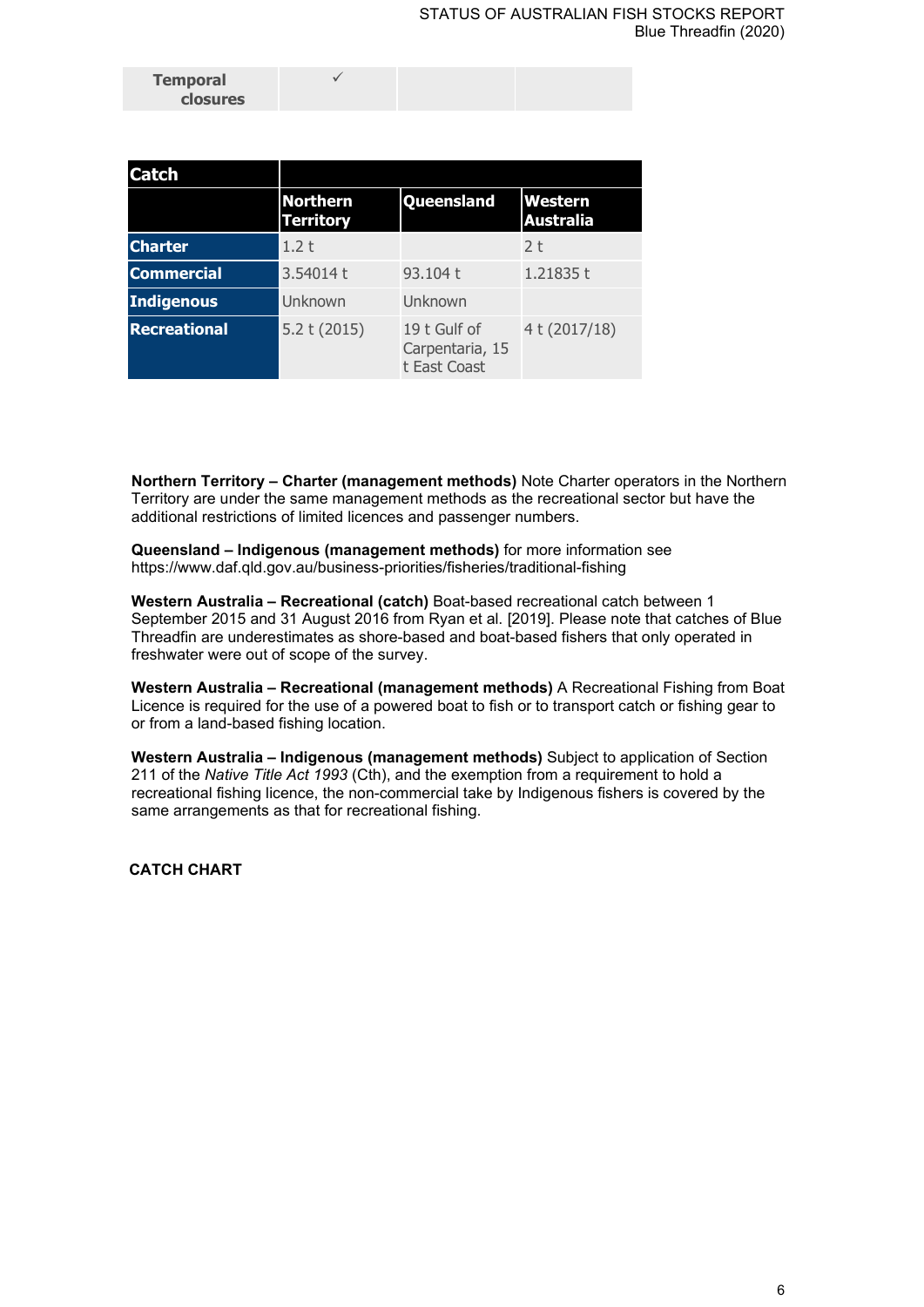## STATUS OF AUSTRALIAN FISH STOCKS REPORT Blue Threadfin (2020)



Commercial catch of Blue Threadfin - note confidential catch not shown.

| <b>References</b>          |                                                                                                                                                                                                                                                                                                                                                                                                                                 |
|----------------------------|---------------------------------------------------------------------------------------------------------------------------------------------------------------------------------------------------------------------------------------------------------------------------------------------------------------------------------------------------------------------------------------------------------------------------------|
| Horne et al. 2012          | Horne, JB, Momigliano, P, Welch, DJ, Newman, SJ and van Herwerden, L 2012, Searching<br>for common threads in threadfins: phylogeography of Australian polynemids in space and<br>time. Marine Ecology Progress Series 449: 263-276.                                                                                                                                                                                            |
| Horne et al. 2013          | Horne, JB, Momigliano, P, van Herwerden, L and Newman, SJ 2013, Murky waters: searching<br>for structure in genetically depauperate blue threadfin populations of Western Australia.<br>Fisheries Research 146: 1-6.                                                                                                                                                                                                            |
|                            | Martell and Froese 2013 Martell, S and R. Froese 2013, A simple method for estimating MSY from catch and<br>resilience. Fish and Fisheries 14: 504–514                                                                                                                                                                                                                                                                          |
| Ballagh et al. 2012        | Ballagh, AC, Welch, DJ, Newman, SJ, Allsop, Q and Stapley, JM 2012, Stock structure of the<br>blue threadfin (Eleutheronema tetradactylum) across northern Australia derived from life-<br>history characteristics. Fisheries Research 121-122: 63-72.                                                                                                                                                                          |
| Bibby et al. 1997          | Bibby, JM, Garrett, RN, Keenan, CP, McPherson, GR and Williams, LE 1997, Biology and<br>Harvest of Tropical Fishes in the Queensland Gulf of Carpentaria Gillnet Fishery. Brisbane:<br>Department of Primary Industries.                                                                                                                                                                                                        |
| Carpenter and Niem<br>2001 | Carpenter, KE and Niem, VH (eds.) 2001, FAO species identification guide for fishery<br>purposes. The living marine resources of the Western Central Pacific. Volume 5. Bony fishes<br>part 3 (Menidae to Pomacentridae). Rome, FAO, pp. 2791-3380.                                                                                                                                                                             |
| Horne et al. 2011          | Horne, JB, Momigliano, P, Welch, DJ, Newman, SJ and van Herwerden, L 2011, Limited<br>ecological population connectivity suggests low demands on self-recruitment in a tropical<br>inshore marine fish (Eleutheronema tetradactylum: Polynemidae). Molecular Ecology 20<br>(11): 2291–2306.                                                                                                                                     |
| McPherson 1997             | McPherson, GR 1997, Reproductive biology of five target fish species in the gulf of<br>Carpentaria inshore gillnet fishery. In: Garrett, R.N. 1997 Biology and Harvest of tropical<br>fishes in the Queensland Gulf of Carpentaria gillnet fishery. pp 87-104.                                                                                                                                                                  |
| Moore et al. 2011          | Moore, BR, Stapley, J, Allsop, Q, Newman, SJ, Ballagh, A, Welch, DJ and Lester, RJG 2011,<br>Stock structure of blue threadfin Eleutheronema tetradactylum across northern Australia, as<br>indicated by parasites. Journal of Fish Biology 78 (3): 923–936.                                                                                                                                                                    |
| Newman et al. 2011         | Newman, SJ, Pember, MB, Rome, BM, Mitsopoulos, GEA, Skepper, CL, Allsop, Q, Saunders,<br>T, Ballagh, AC, van Herwerden, L, Garrett, RN, Gribble, NA, Stapley, JM, Meeuwig, JJ,<br>Moore, BR and Welch, DJ 2011, Stock structure of blue threadfin Eleutheronema<br>tetradactylum across northern Australia as inferred from stable isotopes in sagittal otolith<br>carbonate. Fisheries Management and Ecology 18 (3): 246-257. |
| Newman et al. 2020         | Newman, SJ, Mitsopoulos, G, Skepper, C and Wiberg, L 2020, North Coast Nearshore and<br>Estuarine Resource Status Report 2019. pp. 153-159. In: Gaughan, D.J. and Santoro, K.<br>(eds.). 2020 Status Reports of the Fisheries and Aquatic Resources of Western Australia<br>2018/19: The State of the Fisheries. Department of Primary Industries and Regional<br>Development, Western Australia, Perth, Australia. 291p.       |
| Ryan et al. 2019           | Ryan, KL, Hall, NG, Lai, EK, Smallwood, CB, Tate, A, Taylor, SM and Wise, BS 2019,<br>Statewide survey of boat-based recreational fishing in Western Australia 2017/18. Fisheries<br>Research Report No. 297. Department of Primary Industries and Regional Development,<br>Government of Western Australia, Perth.                                                                                                             |